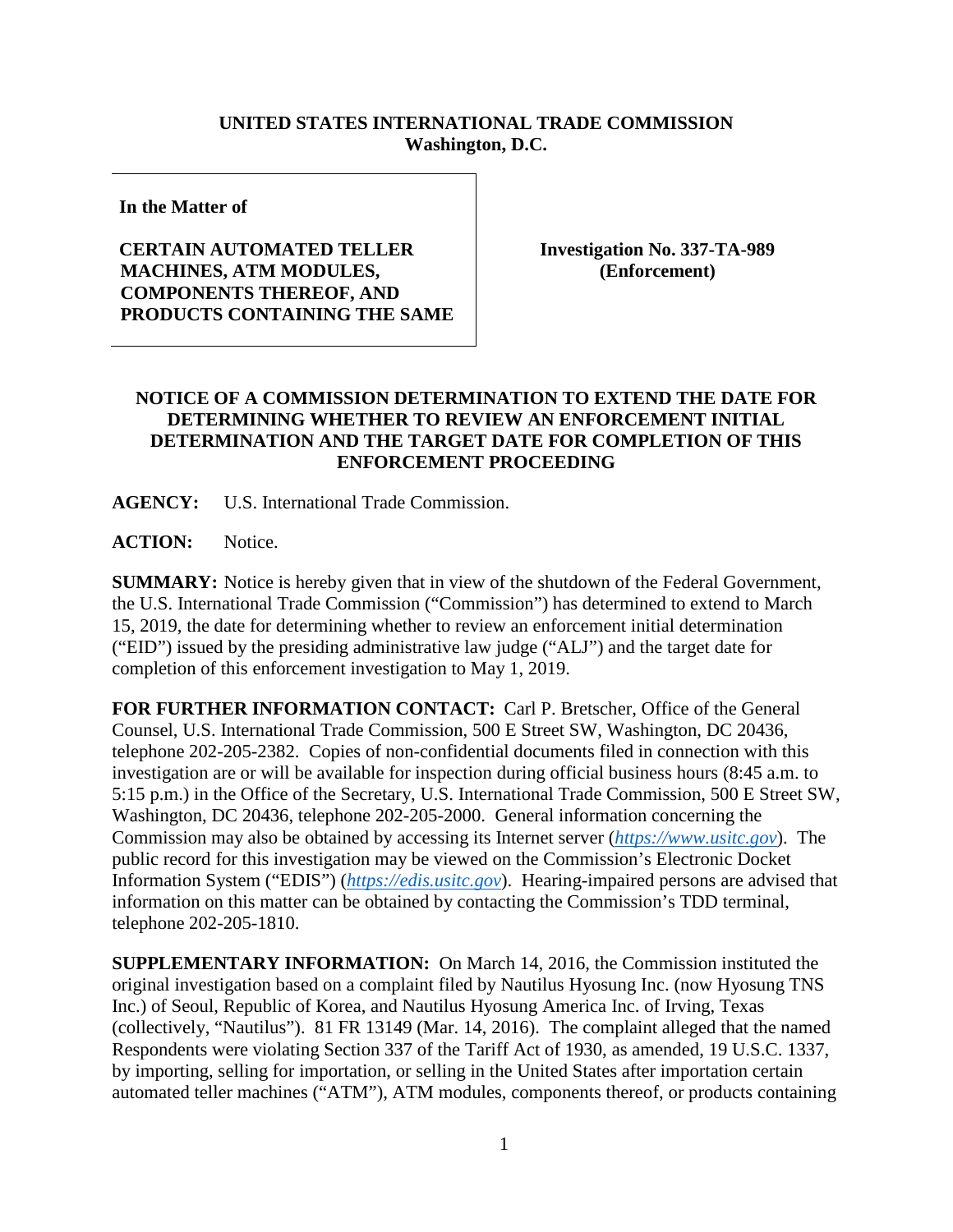same that allegedly infringe one or more claims of U.S. Patent No. 8,523,235 ("the '235 patent"). The notice of investigation named Diebold Nixdorf, Incorporated, and Diebold Self-Service Systems, both of North Canton, Ohio (collectively, "Diebold") as Respondents. The Office of Unfair Import Investigations ("OUII") was not named as a party.

On July 14, 2017, the Commission found Diebold in violation of Section 337 as to the '235 patent and issued a limited exclusion order and cease and desist orders. Diebold appealed the final determination to the U.S. Court of Appeals for the Federal Circuit ("Federal Circuit").

On December 22, 2017, the Commission instituted the subject enforcement proceeding based on a complaint filed by Nautilus alleging that Diebold had violated the remedial orders issued in the original investigation. On August 15, 2018, during the course of this proceeding, the Federal Circuit held that the asserted claims of the '235 patent are invalid as indefinite. *Diebold Nixdorf, Inc. v. International Trade Comm'n*, Appeal No. 2017-2553, 2018 WL 3862648 (Aug. 15, 2018).

The Commission subsequently extended the target date in this investigation, pending resolution of motions for rehearing and issuance of the Federal Circuit's mandate. *E.g.,* Comm'n Notice (Dec. 11, 2018); Comm'n Notice (Sept. 14, 2018). On November 13, 2018, Diebold filed a petition with the Commission to rescind the remedial orders, while Hyosung filed a motion to reopen the record for the limited purpose of receiving new evidence on claim construction and indefiniteness. On the same date, Diebold moved to terminate the enforcement proceeding, which Hyosung opposed.

On December 11, 2018, the Commission issued notice of its determination to institute a rescission proceeding and rescind the remedial orders, and denied Hyosung's motion to reopen the record as moot.

On December 21, 2018, the ALJ issued an enforcement initial determination ("EID") denying Diebold's motion to terminate the rescission proceeding due to its failure to comply with the agreement disclosure provisions of Commission Rule 210.21. EID at 12. The ALJ also held that in view of the Federal Circuit's indefiniteness ruling and the Commission's rescission of the remedial orders, no violation of any remedial order has occurred and no enforcement measures should be taken.

The parties' petition for review and responses were due January 7 and 14, 2019, respectively. The target date for completion of this investigation is presently March 27, 2019.

Due to the recent partial shutdown of the federal government, the Commission has determined to extend from February 8, 2019, to March 15, 2019, the date for determining whether to review the EID. The Commission has further determined to extend the target date for completion of this investigation from March 27, 2019, to May 1, 2019. Under this schedule, petitions for review of the EID are due by February 11, 2019.